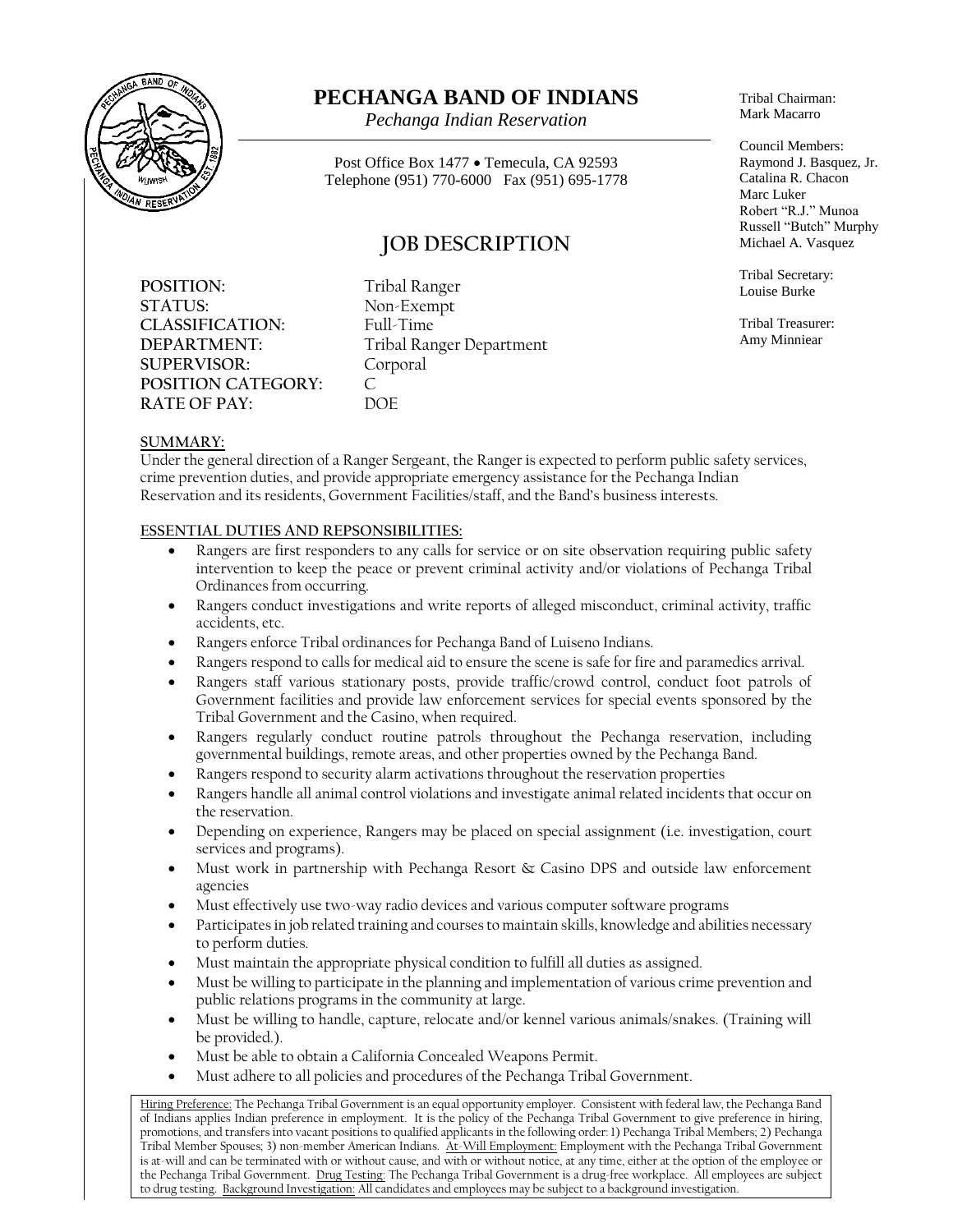The list of duties and responsibilities above is not an exhaustive list. In addition to the duties and responsibilities listed above, the employee will be required to perform other job-related duties, as assigned, that are consistent with the employee's job position and qualifications.

### **QUALIFICATIONS, EDUCATION & EXPERIENCE:**

- High school graduate or GED equivalent required.
- At least two years or more experience working as a first responder in a law enforcement or security related environment preferred.
- Must be in good physical and mental health to meet all the demands of the positon.
- Must be 21 years of age.
- Must possess a valid driver's license and maintain a driving record acceptable to the tribe's vehicle insurance provider.
- Must be familiar with Microsoft Office (i.e. Word, Excel, and feel comfortable with working on other computer related programs.
- Peace Officer Standard Training (POST) Academy Graduate Certificate, BIA Special Law Enforcement Commission Certificate (SLEC), or similar law enforcement training related certification preferred.
- Must have current P.C. 832 training certificate, both classroom and firearms through an accredited/recognized training facility.
- Must obtain a guard card and firearms permit from the state of California as an armed security officer from the Bureau of Security and Investigative Services prior to employment.
- Must have no record of felony arrests or convictions. No DUI, alcohol or drug related offenses within the last year.
- Must be able to prove eligibility to work in the United States.
- Must have strong written and oral communication skills.
- Must be flexible to work any shift.
- Must be available to attend training scheduled to achieve and maintain department performance standards.
- This position must comply with the Pechanga Tribal Government's Drug-Free Workplace Policy. This includes: pre-employment testing, post-accident or injury, and random testing.
- Must successfully pass a pre-employment background investigation.

### **KNOWLEDGE, SKILLS AND ABILITIES:**

- Knowledge of relevant policies, procedures and the California Penal Code to promote effective law enforcement operations for the protection of Pechanga Band.
- Must have good knowledge of community policing and principled policing strategies
- Knowledge of the structure and content of the English language including the meaning and spelling of words, rules of composition and grammar.
- Ability to demonstrate trustworthiness and strong ethics by making the right decisions based on policy, training, and the spirit of the law, with or without direct supervision present.
- Understanding of basic human behavior, and the ability to treat the public with respect, tact, and empathy while enforcing all ordinances and regulations of the Pechanga Tribal Government.
- Ability to give full attention to what other people are saying, taking time to understand the points being made, asking questions as appropriate, and not interrupting at inappropriate times.
- Must be able to maintain objective approach to a problem under unpleasant circumstances, to enforce law, to reason and make sound decisions in emergencies, to demonstrate skill in use of firearms and other applicable equipment to crime control and criminal apprehension.
- Must be reliable, responsible, and dependable and fulfill obligations and demonstrate a strong work ethic
- Must be able to use logic and reasoning to identify the strengths and weaknesses of alternative solutions, conclusions or approaches to problems.
- Must possess the ability to act according to reason and policy in stressful situations
- Must be able to talk to others respectfully and convey information effectively.

Hiring Preference: The Pechanga Tribal Government is an equal opportunity employer. Consistent with federal law, the Pechanga Band of Indians applies Indian preference in employment. It is the policy of the Pechanga Tribal Government to give preference in hiring, promotions, and transfers into vacant positions to qualified applicants in the following order: 1) Pechanga Tribal Members; 2) Pechanga Tribal Member Spouses; 3) non-member American Indians. At-Will Employment: Employment with the Pechanga Tribal Government is at-will and can be terminated with or without cause, and with or without notice, at any time, either at the option of the employee or the Pechanga Tribal Government. Drug Testing: The Pechanga Tribal Government is a drug-free workplace. All employees are subject to drug testing. <u>Background Investigation:</u> All candidates and employees may be subject to a background investigation.